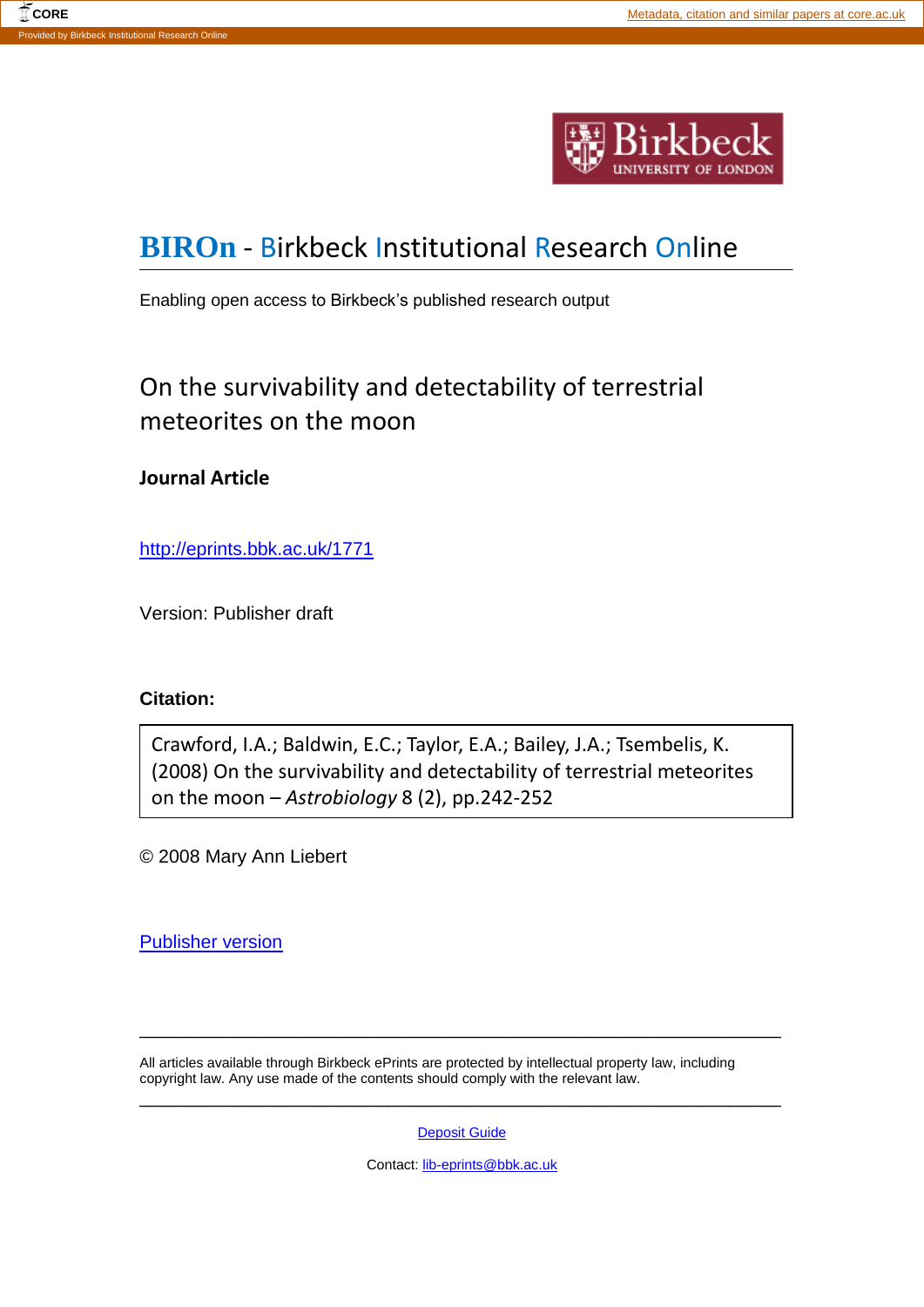## **Research Paper**

## On the Survivability and Detectability of Terrestrial Meteorites on the Moon

IAN A. CRAWFORD,<sup>1</sup> EMILY C. BALDWIN,<sup>1,2</sup> EMMA A. TAYLOR,<sup>2</sup> JEREMY A. BAILEY,<sup>3</sup> and KOSTAS TSEMBELIS<sup>2,4</sup>

#### **ABSTRACT**

**Materials blasted into space from the surface of early Earth may preserve a unique record of our planet's early surface environment. Armstrong** *et al***. (2002) pointed out that such materials, in the form of terrestrial meteorites, may exist on the Moon and be of considerable astrobiological interest if biomarkers from early Earth are preserved within them. Here, we report results obtained via the AUTODYN hydrocode to calculate the peak pressures within terrestrial meteorites on the lunar surface to assess their likelihood of surviving the impact. Our results confirm the order-of-magnitude estimates of Armstrong** *et al***. (2002) that substantial survivability is to be expected, especially in the case of relatively low velocity (***ca.* **2.5 km/s) or oblique (-45°) impacts, or both. We outline possible mechanisms for locating such materials on the Moon and conclude that searching for them would be a scientifically valuable activity for future lunar exploration. Key Words: Meteorites—Moon—Biomarkers—Impacts.** Astrobiology 8, 242–252.

#### **INTRODUCTION**

THE FIRST THOUSAND MILLION YEARS of Solar System history witnessed many events and processes of importance to astrobiology. These include the period of heavy bombardment and its destructive (*i.e.,* potentially extinction-causing) and constructive (*e.g.,* delivery of volatiles and organic molecules) aspects, and the origin and early evolution of life on Earth. Unfortunately, owing to its active geological and erosional history, Earth itself has preserved hardly any record of these

early times (see Rollinson, 2007, for a recent review). However, Armstrong *et al.* (2002) suggested that the Moon will have collected materials, in the form of meteorites, blasted off Earth and other terrestrial planets throughout the history of the Solar System and that such samples may preserve a unique suite of evidence of the early surface environments of these planets. The recovery of such material would provide an important window into early planetary environments, including possible information on the nature and prevalence of early life, which is unlikely to be obtained in any

<sup>&</sup>lt;sup>1</sup>Birkbeck/UCL Research School of Earth Sciences, London, United Kingdom.

<sup>&</sup>lt;sup>2</sup>Department of Physics and Astronomy, Centre for Earth, Planetary, Space and Astronomical Research, The Open University, Milton Keynes, United Kingdom.

<sup>&</sup>lt;sup>3</sup>Australian Centre for Astrobiology, Macquarie University, Australia.

<sup>4</sup>Materials and Mechanics Branch, Atomic Energy of Canada Ltd., Chalk River Labs, Chalk River, Ontario, Canada.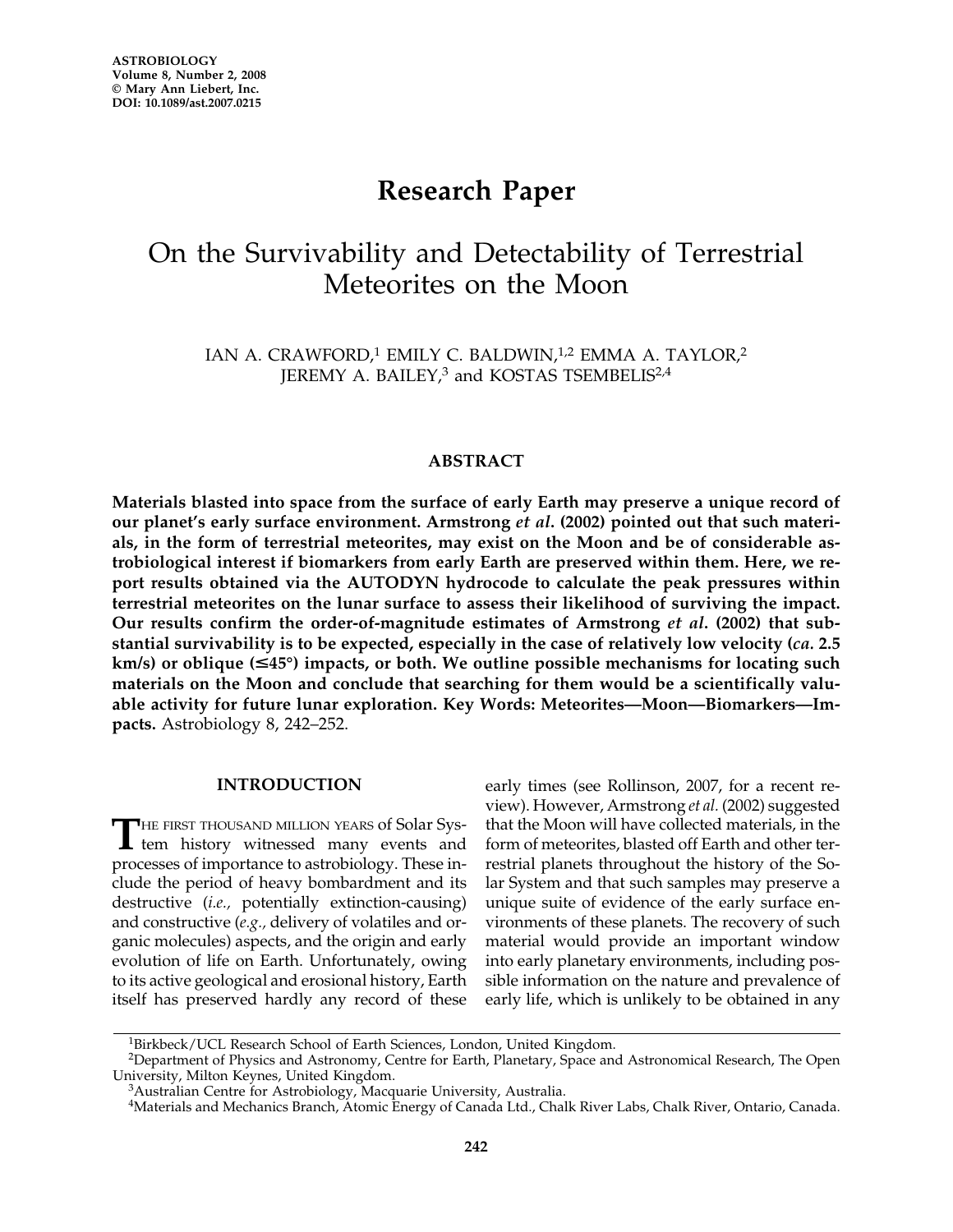other way. Moreover, if found on the Moon, this material, by its very nature, would provide a direct record of the rate at which material has been transferred between the terrestrial planets throughout Solar System history and thus help in constraining models of lithopanspermia (Mileikowsky *et al*., 2000; Burchell, 2004).

The greatest influx of terrestrial materials onto the lunar surface likely occurred during the socalled Late Heavy Bombardment (3.8–4.0 Gyr ago). This is a particularly interesting time in the history of life on Earth but one for which the geological record is extremely sparse. As reviewed by Westall and Southam (2006), there is now considerable evidence that life was well established on Earth by 3.5 Gyr ago. Microfossils [*e.g.*, Schopf and Walter, 1983; Schopf, 1993 (but see Brasier *et al.*, 2002); Rasmussen, 2000; Furnes *et al.*, 2004] and stromatolites/bacterial mats (Allwood *et al*., 2006; Westall *et al.*, 2006) have been found to date from this time. Carbon isotope ratios may indicate the presence of life back to 3.8 Gyr (Mojzsis *et al*., 1996), and though this is more controversial (*e.g.*, Lepland *et al*., 2005), recent results support this interpretation (McKeegan *et al.*, 2007). Molecular fossils only survive in less altered rocks but can provide information on organism type (Brocks and Summons, 2005). It would thus be of great value to try to push the record of life further back and to test the indications from phylogenetic analyses that life arose before 4.1 Gyr (Battistuzzi *et al*., 2004). For these reasons, identifying ancient terrestrial materials on the Moon constitutes a strong *astrobiological* argument for a vigorous robotic and human lunar exploration program (Crawford, 2006).

Armstrong *et al.* (2002) estimated that between  $10<sup>7</sup>$  and several times  $10<sup>8</sup>$  kg/km<sup>2</sup> of terrestrial materials may have landed on the Moon during the Late Heavy Bombardment (corresponding to an equivalent layer several mm to several cm thick; or between roughly 0.05% and 0.5% by mass for a 10 m thick regolith). The corresponding quantities for Mars and Venus are lower by approximately 2 and 3 orders of magnitude, respectively. To assess the potential value of the lunar surface as an archive of ancient terrestrial (and other terrestrial planet) material, it is necessary to demonstrate that some fraction of the material will have survived impact with the lunar surface and to consider how we might identify such exotic materials on the Moon. This is the purpose of the present paper.

#### **SURVIVING THE IMPACT**

As the Moon has no atmosphere to decelerate impacting meteorites, it is necessary to consider how much, if any, of this material survives impact with the lunar surface in any recognizable form. Armstrong *et al*. (2002) estimated that the maximum impact velocity of terrestrial meteorites landing on the Moon 3.9 Gyr ago would have been about 5 km/s (assuming that terrestrial debris was launched into near-Earth heliocentric orbits with which the Moon subsequently interacted). The minimum impact velocity would have been about 2.3 km/s (slightly lower than the Moon's escape velocity of 2.4 km/s owing to gravitational influence of Earth). In addition to its dependence on the impact velocity, the severity of the shock to which an impacting meteorite is exposed depends on the angle of impact, with oblique impactors being less severely shocked than those which strike the surface at high angles (Pierazzo and Melosh, 2000a, 2000b). In addition, the unconsolidated nature of the lunar regolith may further enhance the survivability of impacting meteorites. Based on these considerations, Armstrong *et al.* (2002) concluded that "the likelihood of terran ejecta surviving in some large aggregate sample is quite high." Here, we attempt to quantify this conclusion with the AUTODYN hydrocode (Century Dynamics, 2003; Hayhurst and Clegg, 1997), after first reviewing estimates obtained by simpler methods.

#### *Calculating the peak pressures*

Peak pressures are strongly dependent on the material densities involved in the impact, as well as the impact velocity and angle of impact (Melosh, 1989; Pierazzo and Melosh, 2000a, 2000b). Armstrong *et al*. (2002) assumed a basalt projectile impacting into a basalt target; for a vertical impact at 5 km/s, they estimated a peak pressure of 48 GPa by approximating the peak pressure to the force per unit area while the projectile decelerated over a distance equal to its own diameter within the target. However, shock-wave physics provides more sophisticated tools with which to calculate the peak pressures experienced within an impacting meteorite.

Shock wave equations of state (Hugoniots) are most often presented as relationships between shock velocity, *Us*, and particle velocity, *Up*, in the form: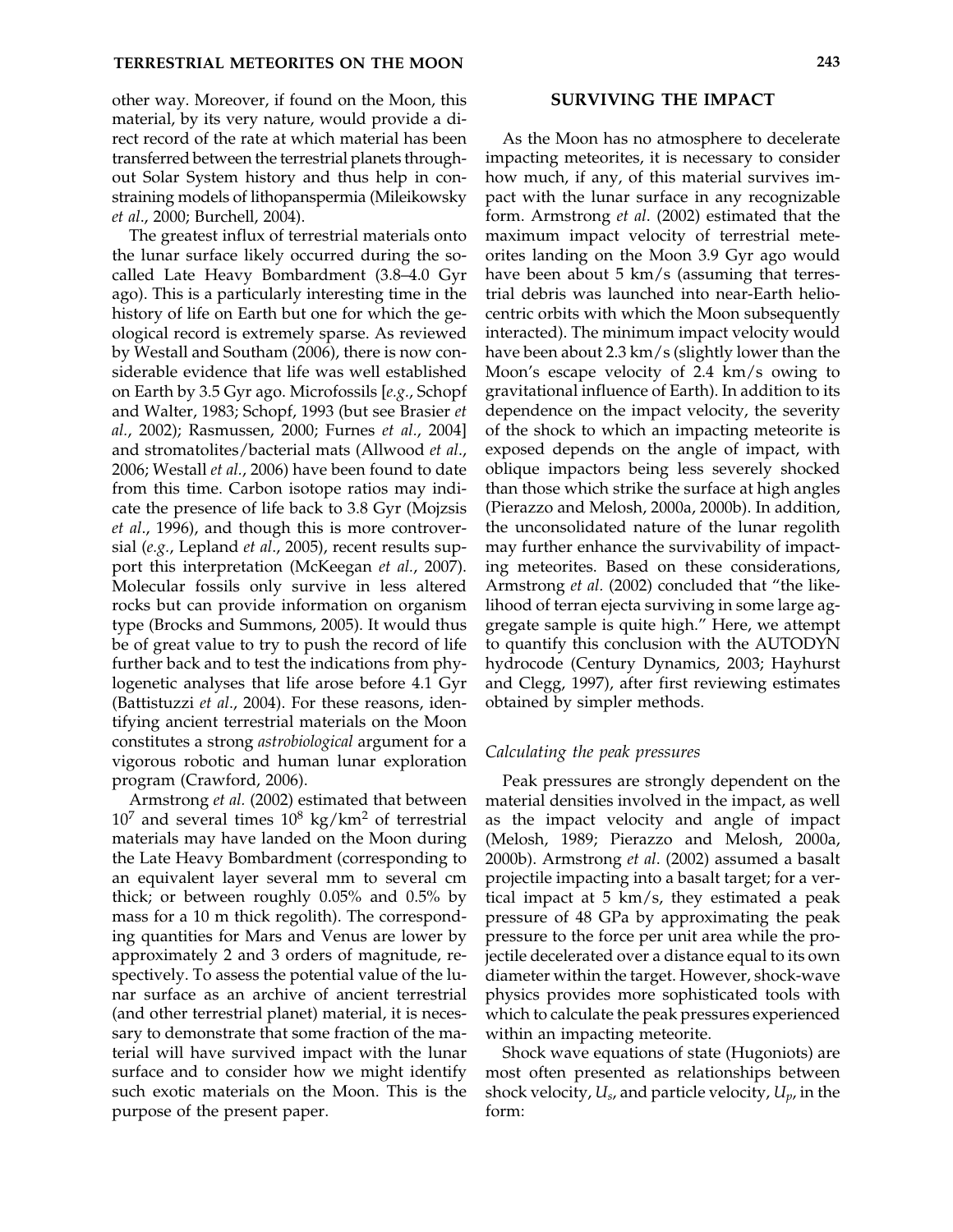$$
U_s = C + SU_p
$$

where *C* and *S* are material parameters from the normal linear shock wave speed equation of state [*C* is close to the speed of sound in the target and *S*, the slope of *Us* versus *Up,* is related to the Grüneisen parameter; see Melosh (1989, p. 39)]. The coefficients *C* and *S* are specific to the material involved, and vary according to the pressure regime being considered. Values of *C* and *S* for a range of shock regimes (*i.e.,* elastic shock, low pressure phase, mixed pressure region, and high pressure phase) were tabulated by Ahrens and Johnson (1995). We have combined the values given by Ahrens and Johnson (1995) into effective "low" and "high" pressure phases as described by Sharp and DeCarli (2006). This involves plotting the values tabulated by Ahrens and Johnson in a *Up* versus *Us* diagram and obtaining low and high pressure *S* and *C* values from the average gradients and intercepts of the best-fitting straight lines in the 2 regions (P. De-Carli, personal communication, 2007). The resulting values are listed in Table 1 for the basalt and sandstone projectiles considered in this paper.

We first estimated peak pressures in the projectile with the Planar Impact Approximation [PIA; see Melosh (1989, pp 54–57)], a one-dimensional technique adequate to assess the initial coupling of energy from the projectile to the target at the initial moment of the impact event. It is based on the shock Hugoniots of both the projectile and the target; the point at which the Hugoniots intersect represents the peak shock pressure attained in the impact. For the Armstrong *et al.* (2002) basalt-into-basalt impact at 5 km/s (and adopting the same basalt density, 2860 kg m<sup>-3</sup>, for consistency), the PIA yields peak pressure estimates of 38 and 46 GPa for our low and high pressure choices of *C* and *S*, respectively.

A different approach to estimating the peak pressures, the so-called Late Stage Effective Energy (LE) approximation, was described by Mizutani *et al.* (1990). Here, the peak pressure,  $P_0$ , is given by

$$
P_0 = \frac{1}{2}\xi \rho_{ot} C_t^2 \left(1 + \frac{1}{2} S \xi \frac{v}{C_t}\right) \left(\frac{v}{C_t}\right)
$$

where  $C_t$  and *S* are the target material parameters described above,  $\rho_{ot}$  is the initial density of the target;  $v$  is the impact velocity; and  $\xi$  is a parameter related to the shock impedance matching (*i.e.*, the peak pressures which occur in the projectile and the target at the same time) defined by:

$$
\xi \approx 2/\left\{1 + \left(\frac{\rho_{ot}C_t}{\rho_{op}C_p}\right)\right\}
$$

where the subscripts *t* and *p* refer to the target and projectile parameters, respectively; if the target and the projectile are the same material, then *-* is equal to 1. Strictly, as noted by Mizutani *et al.* (1990), the LE approximation applies for pressures that are less than the bulk incompressibility, *K*, of the material (where  $K = \rho_0 \times C^2$ ;  $\rho_0$  is the density and *C* is the sound speed). For some of the highest pressures considered here, this approximation may break down; however, the broad agreement between the peak pressures obtained by the LE and the hydrocode simulations (discussed below) gives us confidence that the results have not been seriously affected.

For the choice of parameters given in Table 1, we obtained peak pressures of 38 GPa and 46 GPa for the low and high pressure values of *C* and *S*, identical to those obtained using the PIA. It was on the basis of similar values (*i.e.,* peak pressures  $\leq$ 50 GPa) for basalt-into-basalt lunar impacts that Armstrong *et al.* (2002) predicted substantial survivability of terrestrial meteorites striking the Moon, as shock melting of basalt is expected to

| Material                   | $(gcm^{-3})$   | Shock equation-of-state parameters |              |                |                |               |             | Mechanical<br>properties |            |
|----------------------------|----------------|------------------------------------|--------------|----------------|----------------|---------------|-------------|--------------------------|------------|
|                            |                | $(km s^{-1})$                      |              | $V_h$          | $V_e$          | $(km s^{-1})$ | S,          | μ<br>(GPa)               | (MPa)      |
| <b>Basalt</b><br>Sandstone | 2.860<br>1.993 | 5.22<br>2.19                       | 0.04<br>1.08 | 0.630<br>0.752 | 0.610<br>0.724 | 2.4<br>1.67   | 1.6<br>1.78 | 25<br>10                 | 135<br>104 |

TABLE 1. MATERIAL PARAMETERS IMPLEMENTED IN THE SIMULATIONS FOR THE PROJECTILES

Here,  $\rho$  is the density;  $C_1$ ,  $S_1$ ,  $C_2$ , and  $S_2$  are material-specific equation-of-state parameters (see text);  $V_b$  and  $V_e$  are the relative volumes of the material before and after the change from low to high pressure phase;  $\mu$  is the shear modulus and *Y* is the yield strength (Lama and Vutukuri, 1978).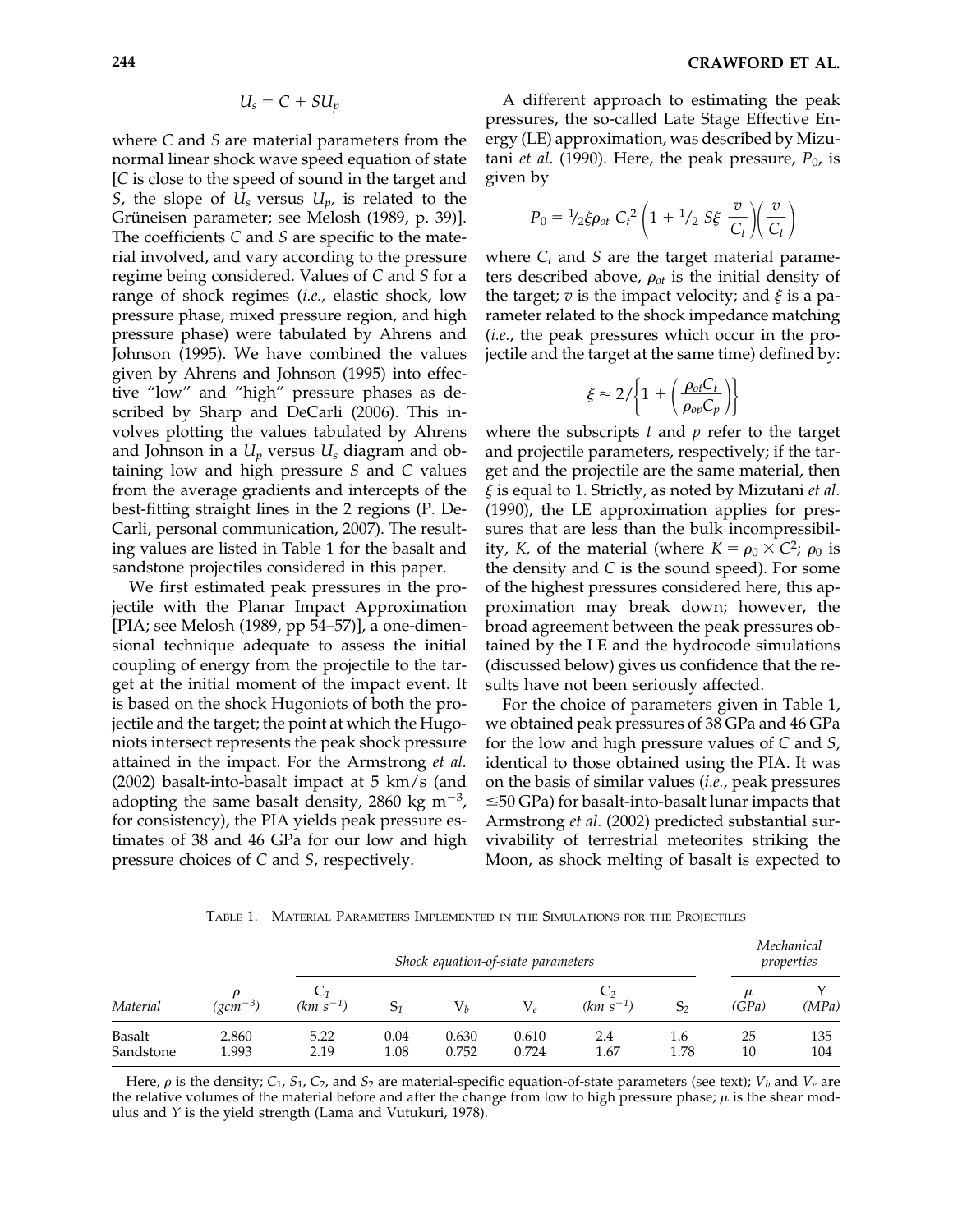occur in the pressure range 70 to 80 GPa (*e.g.,* Melosh, 1988; French, 1998; Stöffler *et al*., 2006).

As shown by Pierazzo and Melosh (2000a, 2000b), lower pressures in the projectile are expected for oblique impacts. Specifically, Pierazzo and Melosh (2000a) found that the peak pressures obtained in oblique impacts scale approximately with the sine of the impact angle (*e.g.,* the peak pressure obtained in a 45° impact is approximately 70% of what it would be in a vertical impact, falling to 34% for a 20° impact, etc.). These lower pressures will in turn enhance the survivability of biomarkers in the projectile, as discussed by Pierazzo and Chyba (1999) in the context of amino acids delivered to planetary surfaces by comet impacts.

We consider now our AUTODYN results for non-vertical impacts and more realistic projectile and target materials than adopted by Armstrong *et al.* (2002).

#### *AUTODYN model initialization*

AUTODYN-2D and AUTODYN-3D (based at University College London and the Open University, respectively) were used to simulate vertical and oblique impacts of projectiles into the lunar surface [some background on our use of AUTODYN for impact simulations has been given previously by Baldwin *et al*. (2005)]. To determine the effect of the impact on different projectile materials, we performed separate simula-

tions for basalt and sandstone projectiles, which represent igneous and sedimentary materials, respectively. The projectiles were modeled as cubes, 0.5 m on a side, striking the lunar surface at velocities in the range of 2.5 to 5.0 km/s and impact angles of 90°, 45°, and 20° to the horizontal. The Smooth Particle Hydrodynamics (SPH) solver—a gridless Lagrangian formulation—was adopted for the calculations, with a resolution of 20 SPH particles per projectile diameter; this number is a compromise between the requirements of adequate resolution (see below) and manageable computational time. The projectile was defined with 8000 particles and the target with 360,000 particles. A total of 500 gauge points (the maximum number available in AUTODYN-3D) were spaced at 50 mm intervals in regular arrays parallel to the *x*-axis of the projectile, but randomly distributed in the *y* and *z* directions to ensure coverage of a representative selection of gauges (Fig. 1); 450 gauge points were placed in the projectile, while 50 were distributed around the impact site in the target. For the 2D (90°, vertical) simulations, there were 200 gauge points available, which was sufficient to apply one gauge point to each SPH particle in the projectile. The gauge points were also Lagrangian; that is, they moved with the material location to which they had been assigned, and therefore always measured the state of the same volume of material.

To approximate the unconsolidated nature of



**FIG. 1. Simplified diagram illustrating the distribution of gauge points (filled circles, with numbers assigned), and SPH particles (open circles), in the projectile.** The left-hand plot shows 50 gauge points on the +XZ face; the gauges are spaced every 50 mm in the  $+X$  direction and spaced every 100 mm in the  $+Z$  direction. The right-hand plot shows the distribution of gauge points for a sample area of the projectile on the  $+YZ$  face.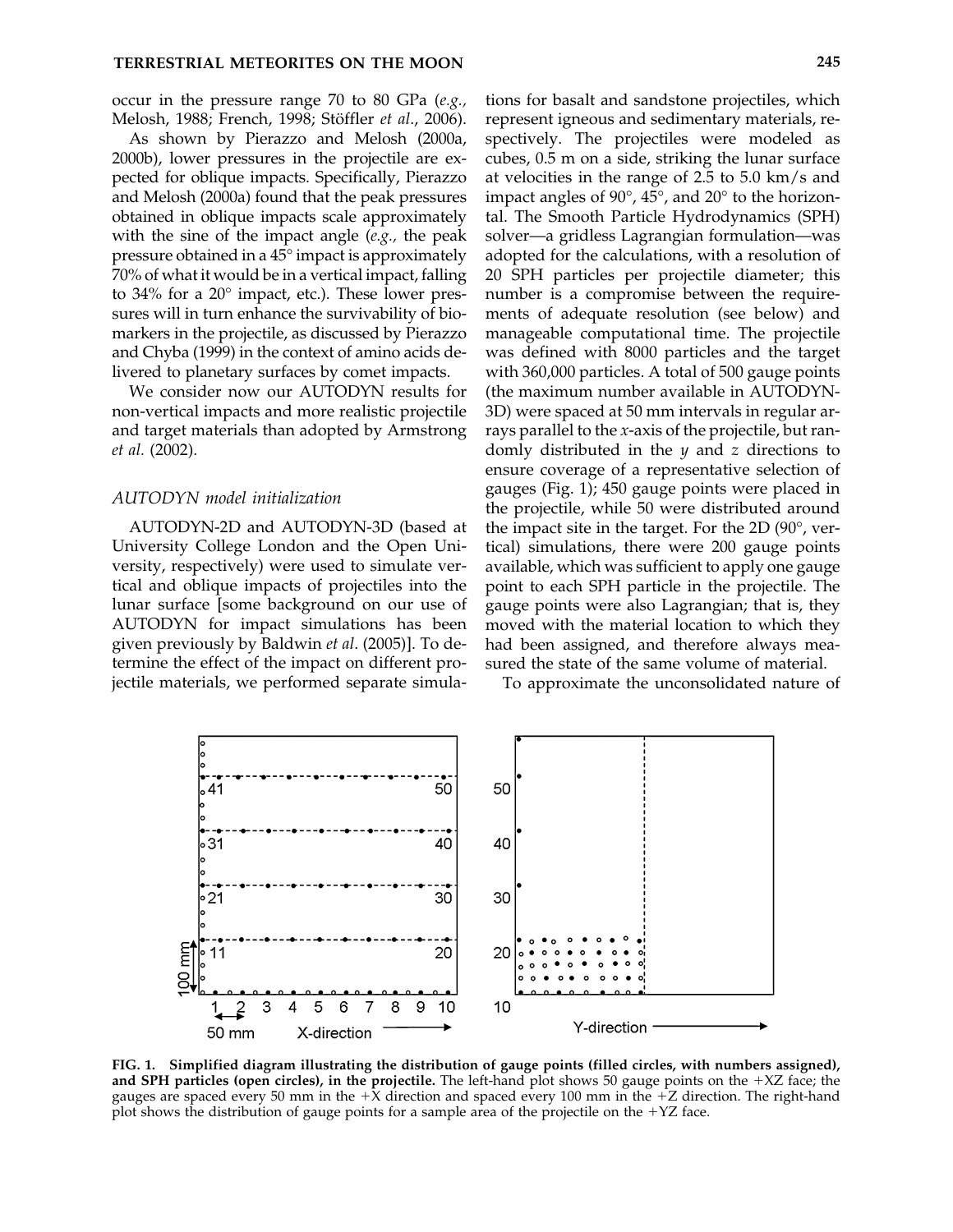the lunar regolith, we modeled the target as sand (the physical properties of which are incorporated into the AUTODYN material library using a compaction equation of state); in future efforts, we will attempt to refine these values to be more directly applicable to lunar regolith. The adopted shock equation-of-state input values are listed in Table 1. In addition to the equation of state, the materials are defined by various mechanical properties (*e.g.,* shear modulus, yield strength), which describe the way in which the material fails upon impact. We defined our basalt and sandstone projectiles using values taken from Lama and Vutukuri (1978). The adopted input values for the projectile materials are also presented in Table 1; the target material, sand, is pre-defined in the AUTODYN material library, based on work by Laine and Sandvik (2001).

For the purpose of our study, we were concerned with determining the peak pressures generated in the initial stages of impact. Therefore, we ran our models so that the duration of the shock state was included. The duration of the shock state is the time required for the shock wave to propagate through the projectile, reflect at the rear surface, and travel back through the projectile as a rarefaction wave that releases the material from its shocked state. This is approximately the time, *t,* for the projectile to traverse a depth equal to its own diameter, *D*, into the target (*e.g.,* Pierazzo and Melosh, 2000a);

$$
t = D / v \sin \theta
$$

where *v* is impact velocity and  $\theta$  is the impact angle. For our choice of impact angles (90°, 45°, and  $20^{\circ}$ ) and impact velocities (2.5 km/s and 5 km/s), the duration of the shocked state varies from 0.1–0.6 ms. Accordingly, all our models were run for several milliseconds, which represents between 500 and 1000 computational cycles.

#### *Results*

As an initial experiment and test of our models, we first used AUTODYN to duplicate the vertical 5 km/s impact of basalt into basalt considered by Armstrong *et al.* (2002). In this case, we obtained a peak pressure of 77 GPa, which is higher than the PIA and LE results. However, this pressure was reported by only one gauge point (located on the impacting face) out of a total of 500 gauge points that sampled the whole projectile; the median peak pressure recorded within the projectile was 22 GPa (with a minimum value of 2 GPa recorded on the trailing edge). Thus, as expected, peak pressures were higher close to the impacting face; if we consider the leading and trailing halves of the projectile separately (see below), we obtained median peak pressures of 28 and 14 GPa, respectively. Thus, while the PIA and LE methods described above appear to underestimate the peak pressures encountered close to the impacting edges of the projectile, they overestimate the peak pressures encountered within the body of the projectile.

Given that the lunar regolith (here modeled as sand) and terrestrial sedimentary rocks (here modeled as sandstone) have much lower densities than basalt, we would expect even lower peak shock pressures than those estimated by Armstrong *et al.* (2002) and, thus, a significantly increased probability of impact survival. We would also expect survivability to be further enhanced in the case of oblique impacts for both basalt and sandstone impactors, which also experience lower peak shock pressures (Pierazzo and Melosh, 2000a, 2000b).

To explore these effects quantitatively, peak pressures were computed for impact velocities of 2.5 and 5.0 km/s into sand and a range of impact angles. The results are given in Table 2. We present the median value of the peak pressure recorded by all gauge points and the range of peak pressures around this value. We also present the median peak pressure values for the leading and trailing halves of the projectile (defined in Fig. 2). Median values are listed because the maximum values are generally returned by just 1 or 2 gauge points, whereas the median represents the midpoint of the returned values and thus better represents the typical peak pressure experienced by the bulk of the projectile. Table 2 also lists the predictions made with the PIA and LE techniques for comparison. [For the latter calculations, the material parameters adopted for the projectile are those given in Table 1; those for sand are from Ahrens and Johnson (1995):  $\rho_{ot}$  = 1610 kg  $m^{-3}$  (very close to the measured bulk density of lunar regolith of 1660 kg m<sup>-3</sup>; Carrier *et al.*, 1991);  $S_1 = 0.46$ ;  $C_1 = 1.70$  km s<sup>-1</sup>;  $S_2 = 1.1$ ;  $C_2 = 2.10$  km s<sup>-1</sup>, where the subscripts 1 and 2 refer to low and high pressure phases, respectively]. As would be expected, and as was confirmed by the earlier calculations of Pierazzo and Melosh (2000a, 2000b), peak pressures were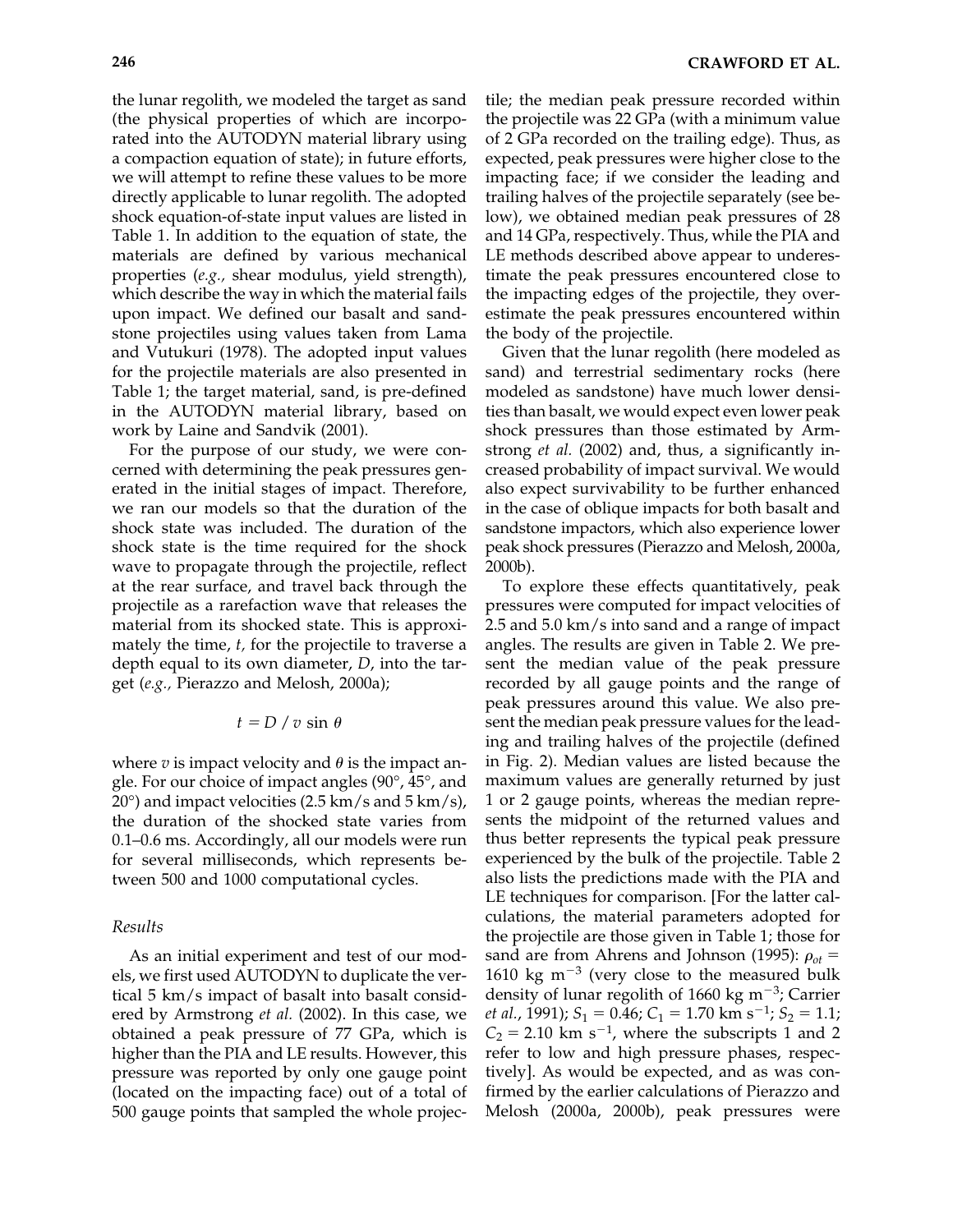#### **TERRESTRIAL METEORITES ON THE MOON 247**

|                           |                        | Impact<br>velocity<br>(km/s) | Median peak pressure (GPa)                                  | <b>PIA</b> | LE       |           |           |
|---------------------------|------------------------|------------------------------|-------------------------------------------------------------|------------|----------|-----------|-----------|
| Impact angle<br>(degrees) | Projectile<br>material |                              | Total                                                       | Leading    | Trailing | (GPa)     | (GPa)     |
| 90                        | Basalt                 | 2.5                          | $4.5^{+14.2}_{-4.3}$                                        | 7.2        | 2.6      | $7 - 10$  | $9 - 11$  |
|                           |                        | 5                            | $13.7^{+79.5}_{-12.9}$                                      | 18.9       | 7.3      | $19 - 28$ | $25 - 31$ |
|                           | Sandstone              | 2.5                          | $3.4_{-3.2}^{+18.0}$                                        | 4.8        | 2.0      | $6 - 8$   | $6 - 7$   |
|                           |                        | 5                            | $12.8_{\rule{0pt}{6pt}-11.8}^{\rule[-3pt]{0pt}{3pt}+112.7}$ | 17.9       | 7.7      | $16 - 24$ | $15 - 19$ |
| 45                        | Basalt                 | 2.5                          | $3.7^{+15.3}_{-3.2}$                                        | 4.5        | 2.3      | $5 - 7$   | $6 - 8$   |
|                           |                        | 5                            | $12.6^{+47.9}_{-11.1}$                                      | 15.2       | 7.6      | $14 - 20$ | $18 - 22$ |
|                           | Sandstone              | 2.5                          | $2.8^{+10.9}_{-2.6}$                                        | 3.7        | 1.6      | $4 - 6$   | $4 - 5$   |
|                           |                        | 5                            | $11.3_{\rule{0pt}{6pt}-10.1}^{\rule[-3pt]{0pt}{3pt}+40.3}$  | 13.1       | 7.4      | $11 - 17$ | $11 - 14$ |
| 20                        | Basalt                 | 2.5                          | $1.9 + 11.6$<br>$-1.8$                                      | 2.6        | 1.3      | $2 - 3$   | $3 - 4$   |
|                           |                        | 5                            | $5.9 + 61.5$<br>$-4.9$                                      | 7.9        | 4.1      | $7 - 10$  | $9 - 11$  |
|                           | Sandstone              | 2.5                          | $1.1^{+9.5}_{-1.0}$                                         | 1.4        | 0.8      | $2 - 3$   | $2 - 3$   |
|                           |                        | 5                            | $4.5^{+33.0}_{-4.0}$                                        | 5.9        | 3.5      | $5 - 8$   | $5 - 7$   |

TABLE 2. RESULTS OF AUTODYN SIMULATIONS

Results are expressed as the median values of peak pressures recorded by the 500 gauge points sampling the projectile, and for the leading and trailing halves. For the whole projectile, the total range of peak pressures recorded around the median value is indicated. Results for the PIA and LE approximations are given for comparison, where the range corresponds to that obtained for low and high pressure values for the material properties; values for oblique impacts have been obtained by multiplying by the sine of the impact angle (see text for details).

higher in the leading halves of the projectile than in the trailing, which leads to an enhanced probability of projectile material surviving from the trailing portion of the projectile.

As discussed by Pierazzo *et al.* (1997), it is necessary to ensure that hydrocode calculations are performed at sufficient resolution to ensure that they have converged, and this is a particular concern for SPH codes (H.J. Melosh, personal communication, 2007). We do not have the computational resources to repeat all our calculations at higher resolution, but we have performed a resolution test by repeating the 90° basalt projectile impact with resolutions of 10, 20, 40, and 100 SPH particles across the projectile. The results are shown in Fig. 3, from which it is apparent that the pressures obtained in the 20 SPH particle case (*i.e.,* those listed in Table 2) are underestimates of the true values but probably only by about 30–50% in the case of the whole projectile. It should be noted that in most cases such a correction would bring the median hydrocode numerical values into better agreement with those estimated by the PIA and LE methods.



**FIG. 2. Diagrams to show the definition of the leading and trailing halves of the projectile for impacts at angles of 90° (vertical), 45°, and 20° from the horizontal.**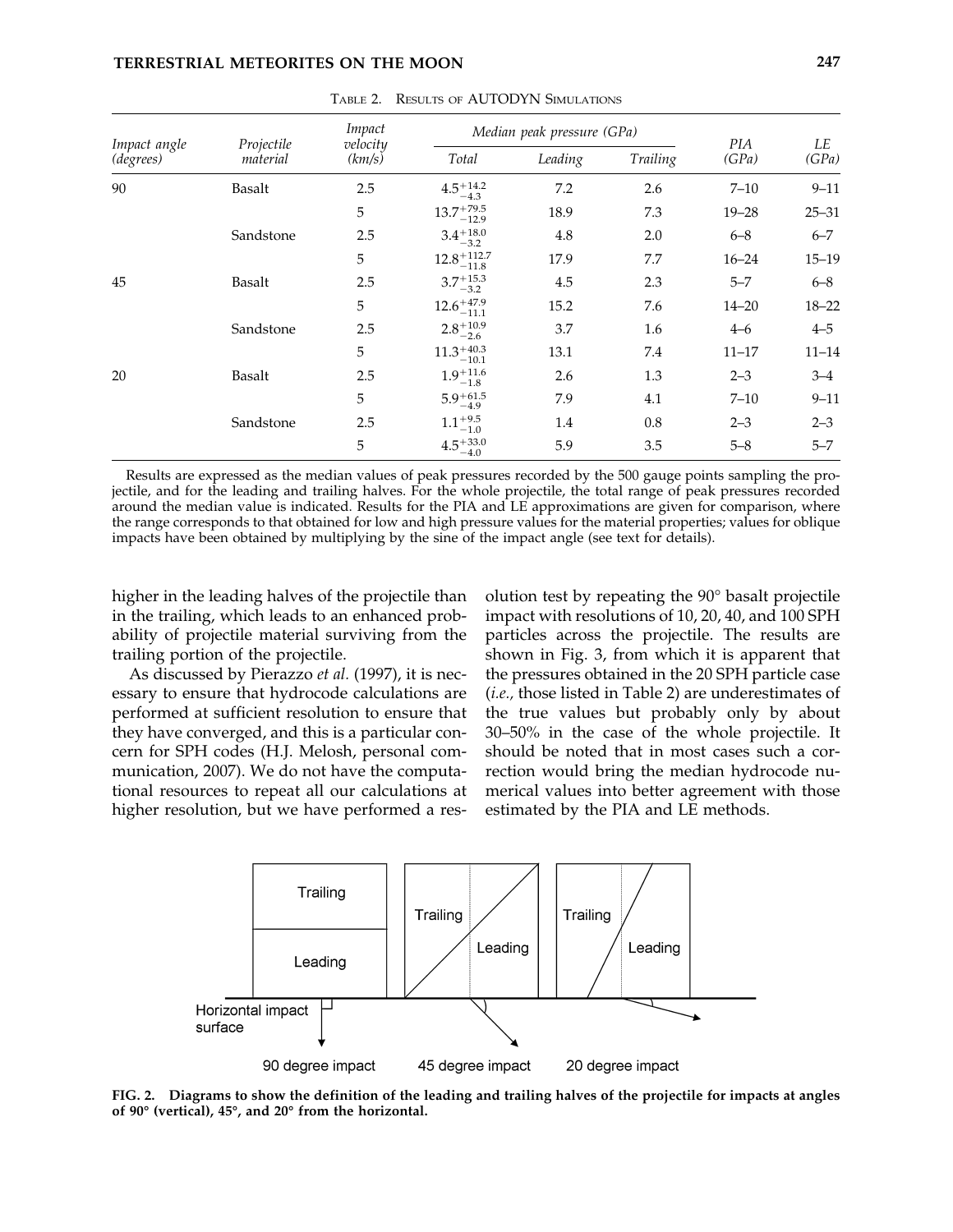

**FIG. 3. The effect of SPH resolution on median peak pressures in the projectile for a basalt projectile and a 90° impact at 5 km/s.** Results are plotted for the whole projectile and the leading and trailing halves, as indicated. It is clear that the results obtained with 20 SPH particles across the projectile (given in Table 2) will have underestimated the peak pressures to some extent (probably by 30–50% when considering the projectile as a whole), but not by so much as to materially affect the conclusions of the analysis.

#### **SURVIVAL OF BIOMARKERS**

The effects of impact-induced shock on geological materials were recently summarized by Stöffler *et al*. (2006) as follows: the transition between elastic to non-elastic behavior typically occurs in the range of 5 to 12 GPa; mechanical deformation and transition to high-pressure mineral phases occur between about 10 and 60 GPa; and finally, whole-rock melting begins at about 80 GPa for mafic rocks (such as our basalt projectile) and 40 GPa for porous siliceous rocks (such as our sandstone projectile). Post-shock temperatures would be expected to be of the order of 100°C at 10 GPa, rising to about 1000°C at 50 GPa (French, 1998).

The results shown in Table 2 indicate that, for the cases of a vertical impact at 5 km/s, some portion of the sandstone and basalt projectiles experienced pressures above that at which melting is expected to occur but that the bulk of the projectile, and especially the trailing half, was subjected to much lower pressures. Indeed, Table 2 shows that, in all cases (*i.e.,* even for 90° impacts at 5 km/s impacts), the median peak pressures at-

tained in the trailing half of the projectile were all  $10$  GPa and generally less than 5 GPa. The projectile material should thus be essentially unaltered by impact-induced shock processes. At 2.5 km/s, no part of the projectile even approached a peak pressure at which melting would be expected. These conclusions are not substantially altered by the resolution issues discussed above, and they confirm the general conclusion reached by Armstrong *et al*. (2002), which was that substantial survivability of terrestrial meteorites on the Moon is to be expected. It should be noted that similar conclusions have recently been reported by Bland *et al.* (2007) in the context of "normal" (*i.e.*, non-terrestrial and therefore higher velocity) meteorite impacts on the lunar surface.

As Armstrong *et al*. (2002) noted with regard to survival in a projectile, biomarkers may range from those that are likely to be preserved in any intact meteorite (*e.g.*, isotope ratios and organic carbon) to those that may only be preserved in the least-shocked and, thus, rarest specimens (*e.g.*, complex molecular fossils or actual microfossils, or both). In this context, we note that for most of the impacts (and especially for the trail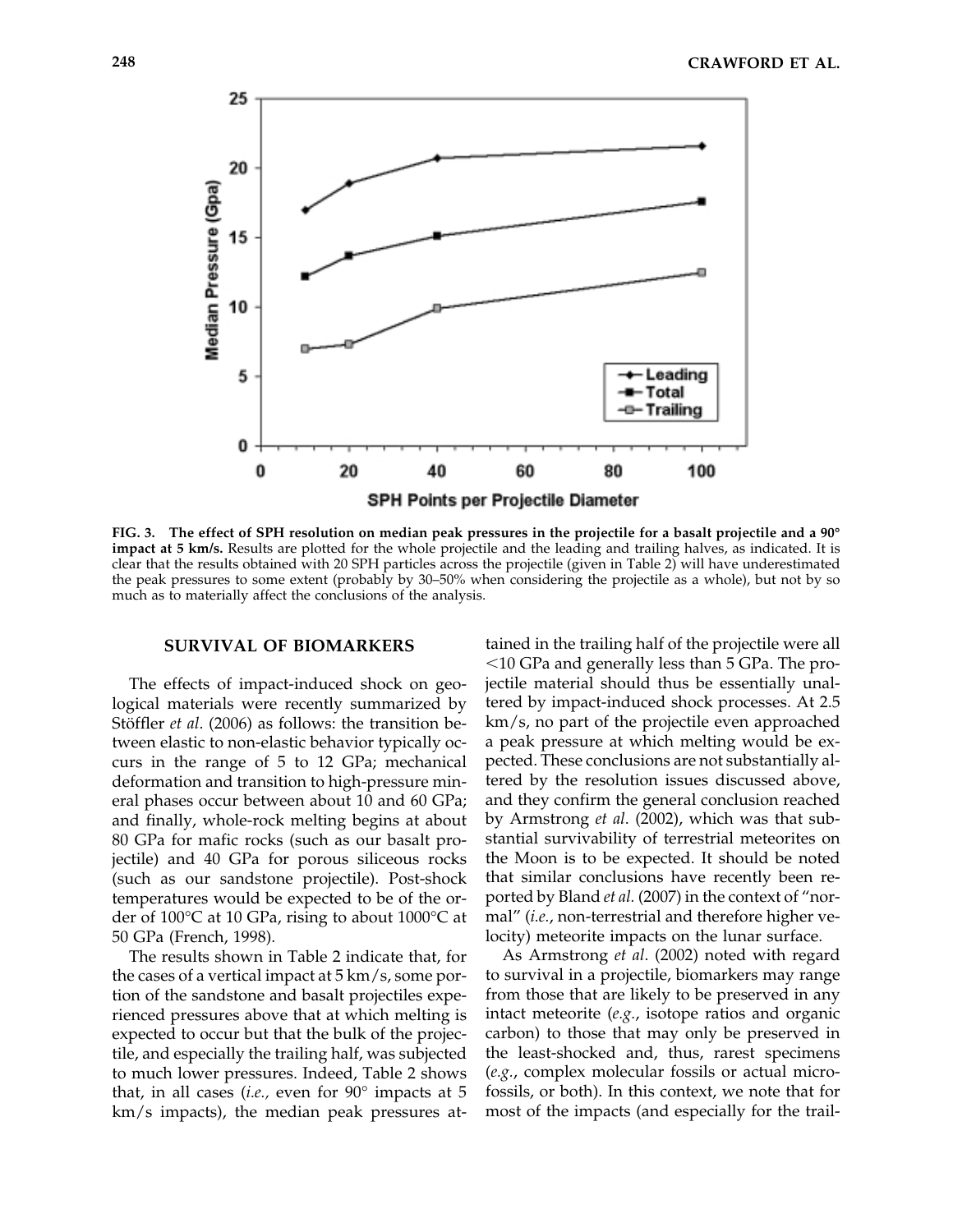ing halves) much of the projectile's volume was subjected to peak pressures below 5–12 GPa, at which the transition from elastic to plastic behavior is expected to occur, which led us to expect substantial survival of even quite fragile biomarkers in this type of material. On the other hand, the survival of at least some biomarkers (microfossils, for instance) will presumably depend on the extent to which an impacting meteorite remains physically intact, regardless of the peak pressures to which it is subjected. We might expect relatively weakly cemented sedimentary rocks to fare less well than crystalline igneous materials in this respect. It is important to note, however, that the search for evidence of life need not be restricted to relatively weak sedimentary rocks. Microbial communities are found in the glassy margins of ocean floor basalts (Thorseth *et al.,* 2001), and evidence of life in the form of mineralized tubes, organic carbon, and carbon isotope ratios has been found in Archean pillow lavas (Furnes *et al.,* 2004). It is also true that many rocks likely to contain ancient fossils (*e.g.,* chert) have a strength between that of sandstones and basalt. We hope to address some of these issues in future work.

#### **METEORITE SURVIVABILITY ON THE MOON**

Terrestrial meteorites that survive initial impact with the lunar surface will begin to be broken down by the same processes of micrometeorite bombardment responsible for the formation of the lunar regolith. This process is relatively rapid. For example, Hörz *et al.* (1991) estimated that a typical 1 kg rock is likely to survive for of the order of 10 Myr on the lunar surface. As noted above, the bulk of terrestrial materials on the Moon, and certainly that which is the most astrobiologically interesting, will have arrived during the heavy bombardment prior to 3.8 Gyr ago. While, on the one hand, the generation of largescale basin ejecta blankets during the heavy bombardment and the later coverage of large areas by mare basalts would have buried most of this material to depths where it has been protected from later impact erosion, it is also true that such burial greatly complicates efforts to locate it.

Fortunately, as pointed out by Armstrong *et al*. (2002), the continual gardening of the lunar regolith by impacts of all sizes is continuously bringing buried materials to the surface, and this will presumably include some fraction of the total quantity of terrestrial materials that are sequestered at depth. Following this argument, Armstrong *et al.* (2002) estimated that at present the average concentration of terrestrial materials exposed at the lunar surface will be of the order of 7 ppm. However, the extent to which biomarkers within buried terrestrial material will survive the impact excavation, gardening, and comminution of the regolith is yet to be assessed, and it may be that the deliberate excavation of terrestrial meteorites preserved at depth [*e.g.*, in buried palaeoregolith deposits (Crawford, 2006; Crawford *et al.,* 2007)] will be required to obtain scientifically useful samples.

#### **DETECTING EARTH ROCKS ON THE MOON**

Although it appears that many terrestrial meteorites survive their impact with the lunar surface, locating them will be challenging. Fortunately, there are significant differences between terrestrial and lunar rocks, which will help with detection. First, there are differences in the bulk composition of the Moon. The Moon is devoid of water (*e.g.,* Papike *et al*., 1998), depleted in volatile elements, and enriched in refractory lithophile elements (Taylor, 2001; see Jolliff *et al.*, 2006, for reviews). Second, the absence of water, and of plate tectonics, on the Moon means that many mineralforming processes that operate on Earth cannot occur on the Moon. Thus many terrestrial rocks should be easily identifiable by their mineral composition. Infrared spectroscopy, particularly in the wavelength range from  $1.4-3.0 \mu$ m, may be an effective tool for detecting terrestrial meteorites. Common lunar minerals such as pyroxene, olivine, and plagioclase have few spectral features in this wavelength range (Pieters *et al*., 2006), though pyroxene has a very broad feature at  $\sim$ 2  $\mu$ m. However, hydrated silicates exhibit a strong absorption band at  $\sim$ 3  $\mu$ m and weaker bands at 1.4 and 1.9  $\mu$ m, due to O–H stretching and H–O–H bending modes (Gaffey *et al*., 1993; Bibring *et al.,* 2005). Recent evidence from detrital zircon grains indicates that liquid water was probably present on Earth's surface as early as 4.4 Gyr ago (Wilde *et al*., 2001; Watson and Harrison 2005), so even the earliest Earth rocks may be expected to exhibit spectral evidence of hydration.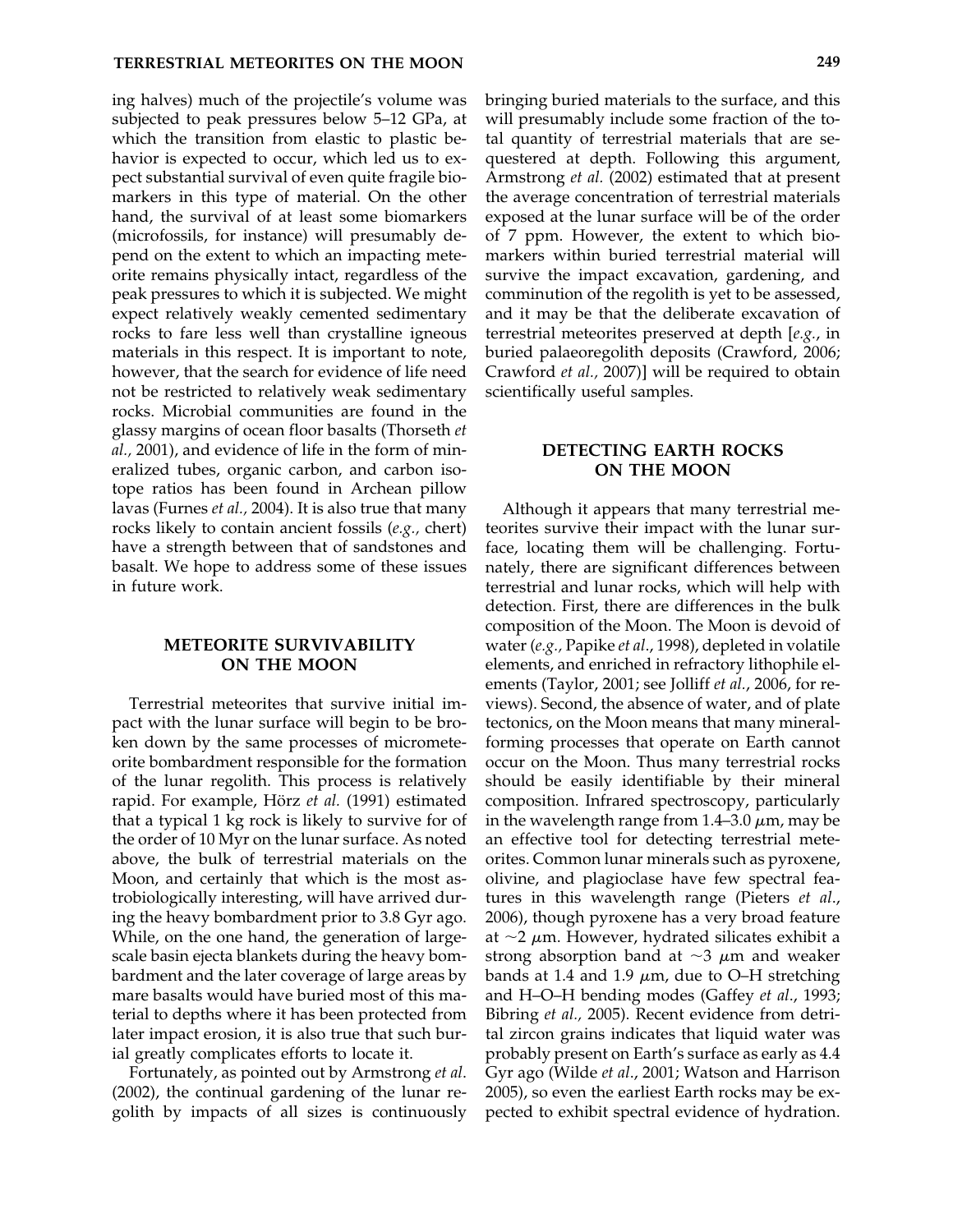Similarly, carbonates exhibit a characteristic series of sharp, narrow absorption features in the spectral region between 2 and 3  $\mu$ m (Gaffey, 1986; Gaffey *et al*., 1993), which may also be diagnostic of a terrestrial origin. Other minerals that result from aqueous processes, such as clay minerals and sulfates, also have distinctive spectral features in this region.

Large meteorites  $(\sim 1$  m in size) might be detectable from orbit with the use of a hyperspectral imaging system based on the "push-broom" imaging approach (Mouroulis *et al.*, 2000). An example of such a system is the Moon Mineralogy Mapper (M3), which will fly on the Chandrayaan 1 mission. M3 (Green *et al*., 2007; Pieters *et al*., 2006) is a compact, low-mass instrument (8 kg) with a resolution of 10 nm over 430–3000 nm and has a spatial resolution of 70 m/pixel. A similar instrument, fed by a much larger telescope and perhaps operating in a lower orbit, could be capable of spatial resolutions of  $\sim$ 1 m or less. A rover equipped with a hyperspectral imaging system could search for smaller meteorites exposed at the surface. For such a system, an imager fed by an acousto-optic tunable filter (*e.g.,* Gupta 2005) would be an appropriate compact technology. For both the orbital and surface cases, the spectra of a very large number of image points would be collected. The system could be programmed to search for spectra with a particular spectral feature or to look for unusual spectra *i.e.*, anything different from the typical spectra seen from normal lunar materials. We also note that the recent discovery of up to 5 meteorites on the surface of Mars by the Mars Exploration Rovers Spirit and Opportunity (*e.g.*, Rodionov *et al.*, 2005; Ashley *et al.*, 2007) demonstrates that the detection of meteorites on planetary surfaces by *in situ* robotic means is achievable (though, of course, the martian atmosphere would have decelerated these meteorites during infall, and they survived impact with the surface in a more pristine state than would be the case for lunar examples).

A parallel can be drawn with regard to the now-routine collection of meteorites in Antarctica: just as there are places in Antarctica where any rock sighted on the surface is likely to be a meteorite, we can imagine scanning the lunar surface with infrared instruments sensitive to hydrated silicates such that every specimen detected stands a good chance of being a terrestrial (or martian) meteorite deserving of more detailed

analysis. It is certainly possible to design a suitable robotic infrared imaging system that could survey hundreds of square kilometers quite quickly and thus efficiently identify candidates despite their expected rarity. On the other hand, the collection of these candidate materials, their preliminary characterization *in situ*, and the return to Earth of selected specimens for more detailed analysis would be greatly facilitated by a human presence on the Moon (Crawford, 2004). Further, the search for buried materials (*e.g.*, in palaeoregolith deposits) may be impractical without a human presence.

#### **CONCLUSIONS**

Terrestrial meteorites on the Moon may preserve valuable information about Earth's early surface environment, including evidence for the conditions under which life arose on our planet. Here we have used the AUTODYN hydrodynamics code to calculate the peak pressures within terrestrial meteorites impacting the lunar surface. Our results confirm the order-of-magnitude estimates of Armstrong *et al*. (2002) that substantial survivability is to be expected, especially in the case of relatively low velocity (*ca.* 2.5 km/s) or oblique  $(\leq 45^{\circ})$  impacts, or both. We have considered how terrestrial materials might be located on the Moon and have identified a number of possible spectroscopic detection methods. While robotic searches for terrestrial (and other terrestrial planet) materials is possible in principle, for reasons set out by Crawford (2004) this is the kind of large-scale exploratory activity that would be greatly facilitated by a renewed human presence on the Moon.

#### **ACKNOWLEDGMENTS**

We thank Paul DeCarli (SRI International) for helpful discussions on modeling and shock-wave physics. The 3D hydrocode simulations were carried out at the Open University and the 2D simulations at University College London. We thank Lidunka Vocadlo (and through her the Royal Society) for facilitating access to AUTODYN 2D at UCL, and Geoff Bradshaw (Manager, OU Science Faculty Impact Computational Cluster) for provision of processing nodes and terabyte data storage capabilities. We thank our two referees (Pro-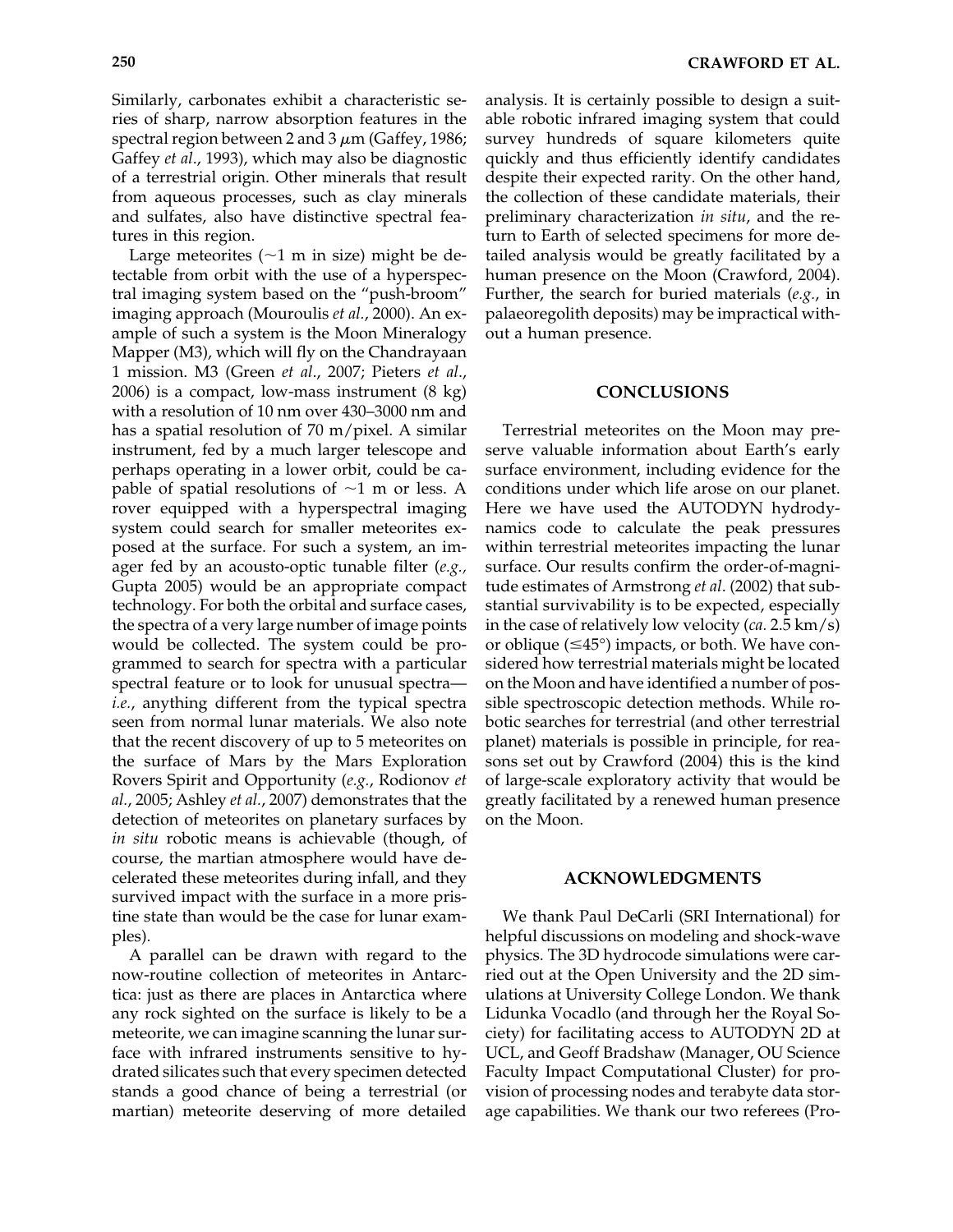#### **TERRESTRIAL METEORITES ON THE MOON 251**

fessor H.J. Melosh, the other anonymous) for very helpful comments which have greatly improved the quality of this paper. Emily Baldwin acknowledges PPARC/STFC for the award of a post-graduate studentship.

#### **ABBREVIATIONS**

LE, Late Stage Effective Energy; PIA, Planar Impact Approximation; SPH, Smooth Particle Hydrodynamics.

#### **REFERENCES**

- Ahrens, T.J and Johnson, M.L. (1995) Shock wave data for rocks. In *AGU Reference Shelf 3: Rock Physics and Phase Relations, A Handbook of Physical Constants*, edited by T.J. Ahrens, American Geophysical Union, Washington, DC, pp 35–44.
- Allwood, A.C., Walter, M.R., Kamber, B.S., Marshall, C.P., and Burch, J.W. (2006) Stromatolite reef from Early Archaean era of Australia. *Nature* 441, 714–718.
- Armstrong, J.C., Wells, L.E., and Gonzales, G. (2002) Rummaging through Earth's attic for remains of ancient life. *Icarus* 160, 183–196.
- Ashley, J.W., Ruff, S.W., Christensen, P.R., and Leshin, L.A. (2007) Metallic iron in meteorites as a sensitive tracer of surface-volatile interactions on Mars [abstract 2264]. In *38th Lunar and Planetary Science Conference Abstract*s, Lunar and Planetary Institute, Houston.
- Baldwin, E.C., Vocadlo, L., and Crawford, I.A. (2005) Validation of AUTODYN in replicating large-scale planetary impact events [abstract 1380]. In *36th Lunar and Planetary Science Conference Abstract*s, Lunar and Planetary Institute, Houston.
- Battistuzzi, F.U., Feijao, A., and Hedges, S.B. (2004) A genomic timescale of prokaryote evolution: insights into the origin of methanogenesis, phototrophy, and the colonization of land. *BMC Evol. Biol.* 4, 44 (doi:10.1186/ 1471-2148-4-44).
- Bibring, J.-P., Langevin, Y., Gendrin, A., Gondet, B., Poulet, F., Berthé, M., Soufflot, A., Arvidson, R., Mangold, N., Mustard, J., Drossart, P., and the OMEGA team. (2005) Mars surface diversity as revealed by the OMEGA/ Mars Express observations. *Science* 307, 1576–1581.
- Bland, P.A., Artemieva, N.A., Bussey, D.B.J., Collins, G.S., and Joy, K.H. (2007) Survival of asteroidal impact material on the Moon [abstract 5251]. In *70th Annual Meteoritical Society Meeting*, Tuscon, AZ, Lunar and Planetary Institute, Houston.
- Brasier, M.D., Green, O.R., Jephcoat, A.P., Kleppe, A.K., Van Kranendonk, M.J., Lindsay, J.F., Steele, A., and Grassineau, N.V. (2002) Questioning the evidence for Earth's oldest fossils. *Nature* 416, 76–81.
- Brocks, J.J. and Summons, R.E. (2005) Sedimentary hydrocarbons, biomarkers for early life. In *Treatise on Geo-*

*chemistry, Volume 8: Biogeochemistry*, edited by W.H. Schlesinger, Elsevier, Amsterdam, pp 63–115.

- Burchell, M.J. (2004) Panspermia today. *Int. J. Astrobiology* 3, 73–80.
- Carrier, W., Olhoeft, G.R., and Mandell, W. (1991) Physical properties of the lunar surface. In *The Lunar Sourcebook*, edited by G.H. Heiken, D.T. Vaniman, and B.M. French, Cambridge University Press, Cambridge, pp 475–594.
- Crawford, I.A. (2004) The scientific case for renewed human activities on the Moon. *Space Policy* 20, 91–98.
- Crawford, I.A. (2006) The astrobiological case for renewed robotic and human exploration of the Moon. *Int. J. Astrobiology* 5, 191–197.
- Crawford, I.A., Fagents, S.A., and Joy, K.H. (2007) The survival of ancient solar wind, galactic cosmic ray particles, and samples of the early Earth in lunar palaeoregolith deposits [abstract 1323]. In *38th Lunar and Planetary Science Conference Abstract*s, Lunar and Planetary Institute, Houston.
- Century Dynamics, Inc. (2003) *AUTODYN Theory Manual*, Century Dynamics, Suite 1, 3 Horsham Gates, North Street, Horsham, West Sussex, RH13 5PJ, United Kingdom.
- French, B.M. (1998) *Traces of Catastrophe: A Handbook of Shock-Metamorphic Effects in Terrestrial Meteorite Impact Structures*, LPI Contribution No. 954, Lunar and Planetary Institute, Houston.
- Furnes, H., Banerjee, N.R., Muehlenbachs, K., Staudigel, H., and de Wit, M. (2004) Early life recorded in Archaean pillow lavas. *Science* 304, 578–581.
- Gaffey, S.J. (1986) Spectral reflectance of carbonate minerals in the visible and near infrared (0.35–2.55 microns): calcite, aragonite and dolomite. *Am. Mineral.* 71, 151–162.
- Gaffey, S.J., McFadden, L.A., Nash, D., and Pieters, C. (1993) Ultraviolet, visible, and near-infrared reflectance spectroscopy. In *Remote Geochemical Analysis: Elemental and Mineralogical Composition*, edited by C.M. Pieters and P.A. Englert, Cambridge University Press, Cambridge, pp 43–77.
- Green, R.O., Pieters, C., Moroulis, P., Sellars, G., Eastwood, M., Geier, S., and Shea, J. (2007) The Moon Mineralogy Mapper: characteristics and early laboratory calibration results [abstract 2354]. In *38th Lunar and Planetary Science Conference Abstract*s, Lunar and Planetary Institute, Houston.
- Gupta, N. (2005) Acousto-optic tunable filters for infrared imaging. *Proc. Soc. Photo. Opt. Instrum. Eng.* 5953, 190–199.
- Hayhurst, C.J. and Clegg, R.A. (1997) Cylindrical symmetric SPH simulations of hypervelocity impacts on thin plates. *Int. J. Impact Eng.* 20, 337–348.
- Hörz, F., Grieve, R., Heiken, G., Spudis, P., and Binder, A. (1991) Lunar surface processes. In *The Lunar Sourcebook*, edited by G.H. Heiken., D.T. Vaniman, and B.M. French, Cambridge University Press, Cambridge, pp 61–120.
- Jolliff, B.L., Wieczorek, M.A., Shearer, C.K., and Neal, C.R., eds. (2006) *New Views of the Moon, Reviews in Min-*